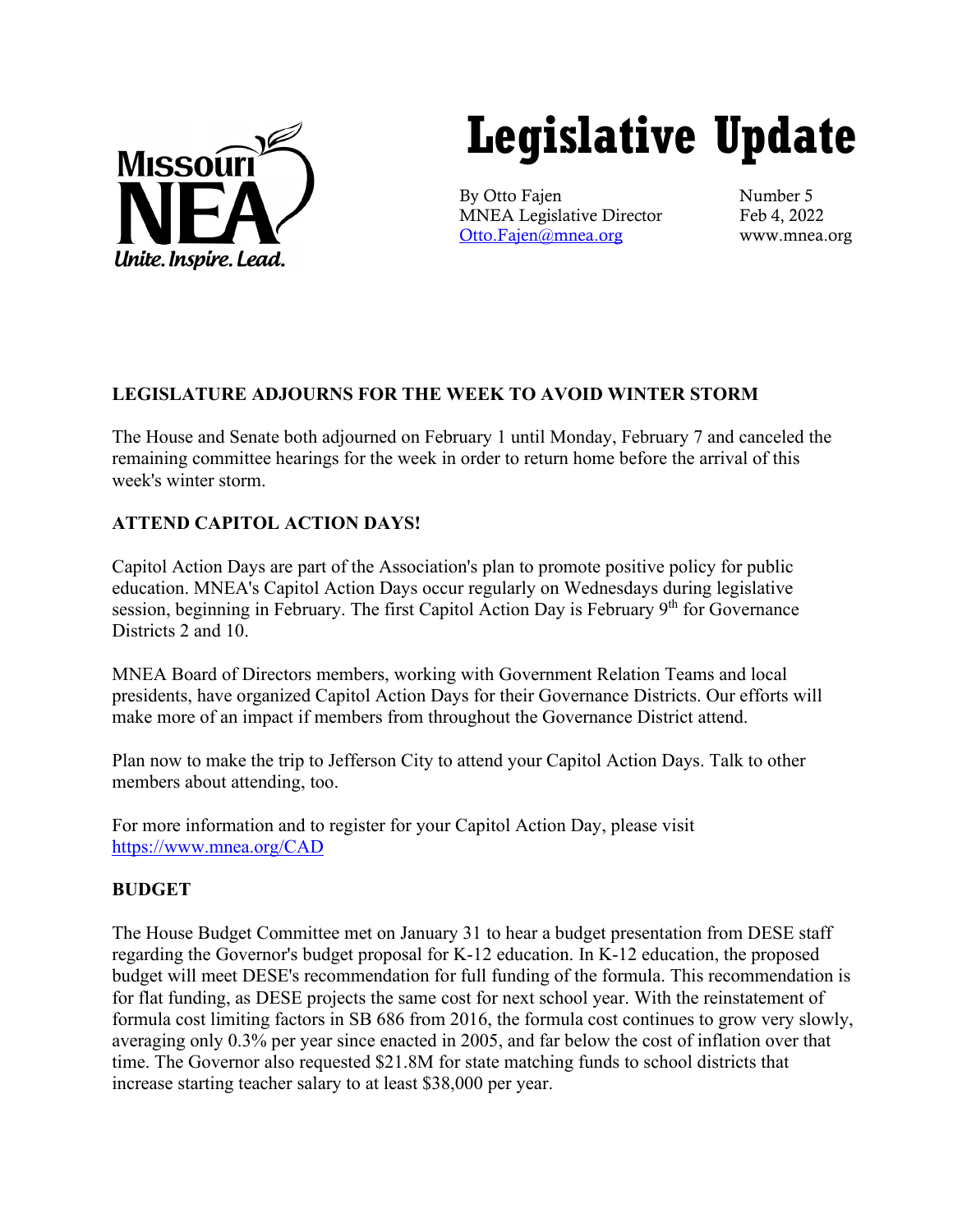The committee heard HB 3014 (Smith), the supplemental budget bill, on January 10. HB 3014 would appropriate the \$1.9 billion in federal ESSER III funding to school districts along with several provisions needed to fund Medicaid expansion this year as approved by voters. The Association urges the legislature to quickly approve this appropriation measure. The \$1.9 billion in federal ESSER III grant funding was approved by Congress last year and should be appropriated as soon as possible to allow the funds to be used according to district plans to provide a safe return to school, address learning loss and help students recover from the impact of the pandemic.

## **HOUSE ELEMENTARY AND SECONDARY EDUCATION COMMITTEE**

The committee heard several bills on February 1:

HB 1721 (Shields) to allow school districts that share superintendents to receive additional state aid.

HB 1804 (Viet) to allow school districts to change from at-large to subdistrict school board elections, including the local option for any district to vote to approve a change to elect some or all board members from subdistricts.

HB 1814 (Pollitt) to create a public school open enrollment program. The Association believes that a public school choice plan must state its purpose and intended outcomes at the outset, be designed primarily to improve the quality of instructional and educational programs in the public schools, promote equal educational opportunity for all students, and operate in ways that facilitate better racial, ethnic, and socioeconomic balances in the public schools. The Association opposes the bill as filed.

HB 2428 (Dogan) to impose restrictions on instruction relating to race and history. The bill authorizes lawsuits against school employees for violations of the new requirements in the bill. The Association is concerned that this new language could subject school employees to frivolous lawsuits and opposes the bill.

The committee postponed the scheduled hearings on two bills:

HB 1933 (Basye) requires establishment of a civil rights study curriculum. The Association believes that curriculum should be developed at the local level and opposes this state-mandated curriculum bill as filed.

HB 2359 (Basye) to modify who is required to report and what information is reported to the Missouri Accountability Portal.

In addition to hearing bills, the committee voted to approve two bills:

HB 1585 (Murphy) to require public schools to teach students the responsible use of social media.

HCS/HB 1750 (Basye) revises the original bill and requires each school board and charter school to adopt a policy on community engagement. The policy will allow interested community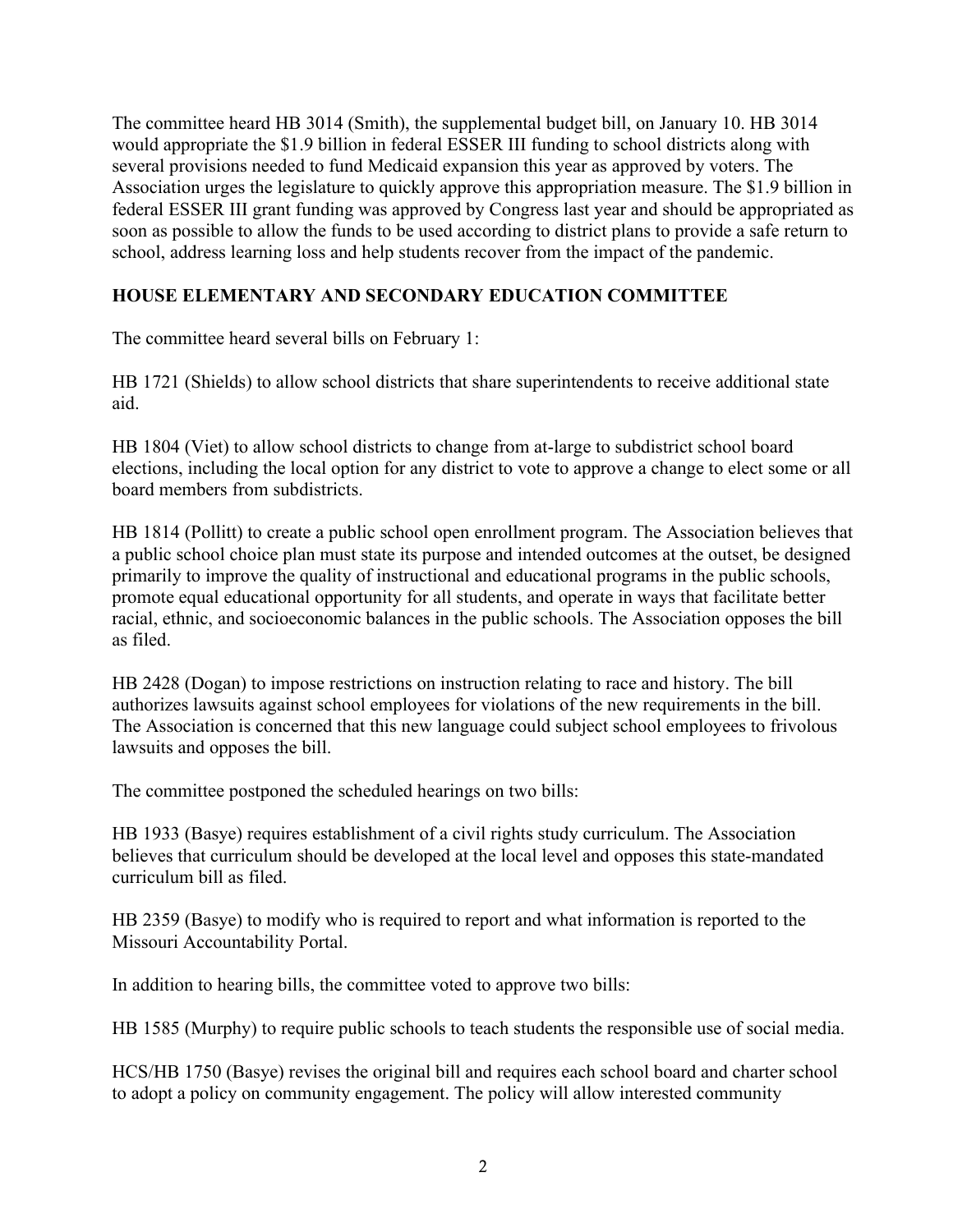members to communicate with governing boards and school administrators on an issue related to school governance or operations. The policy may require the community member to speak with administrators before seeking board action. The bill still allows lawsuits to seek to require school employees and officials to perform actions required by school law. Rep. Dogan offered an amendment to limit lawsuits to cases where the school employee or official was previously convicted of violation of a school law, but the amendment was defeated. The Association is concerned that the bill could subject school employees to frivolous lawsuits and opposes the bill.

## **SENATE EDUCATION COMMITTEE**

The Committee was scheduled to hear several bills on February 1, but the hearing was canceled in anticipation of winter storm weather this week. The following bills were set for hearing this week and will likely be heard next week:

SB 691 (Rehder) to require school districts to conduct criminal background checks on certain adults seeking enrollment in courses taught at public schools.

SB 703 (Eslinger), a companion bill to HB 2171 (Francis), to strengthen provisions intended to make sure that all students consider their future plans and design their high school program to support those plans and prepare them for what comes after graduation. The bill ensures that all students will be expected to complete an individual and career academic plan that includes planning a transition to post-secondary training or employment. The Association believes that educational programs should be developed that offer career exploration on the secondary level and supports the bill.

SB 869 (Koenig) to revise the law specifying payments to charter schools and shift more local school funds to charter schools. The Association opposes the bill. Missouri NEA believes that charter schools should be sponsored by and accountable to the local community through the elected school board and approved only after an impact study is conducted by the district to consider the proposal. The Association also believes that all charter schools should be subject to the same standards of accountability, transparency, and respect for the rights of students, parents and staff as are applicable to traditional public schools.

#### **GIFTED EDUCATION**

The House Emerging Issues Committee heard HB 2366 (Shields) on February 1. The bill requires districts and charter schools to identify and provide services and programs for gifted children. The bill requires a district to establish a gifted education program if three percent or more are identified as gifted. The Association believes that gifted and talented students need a challenging curriculum and a program that identifies and supports their unique needs. The Association supports the bill.

#### **HOUSE WORKFORCE DEVELOPMENT COMMITTEE**

The committee heard two bills on January 31: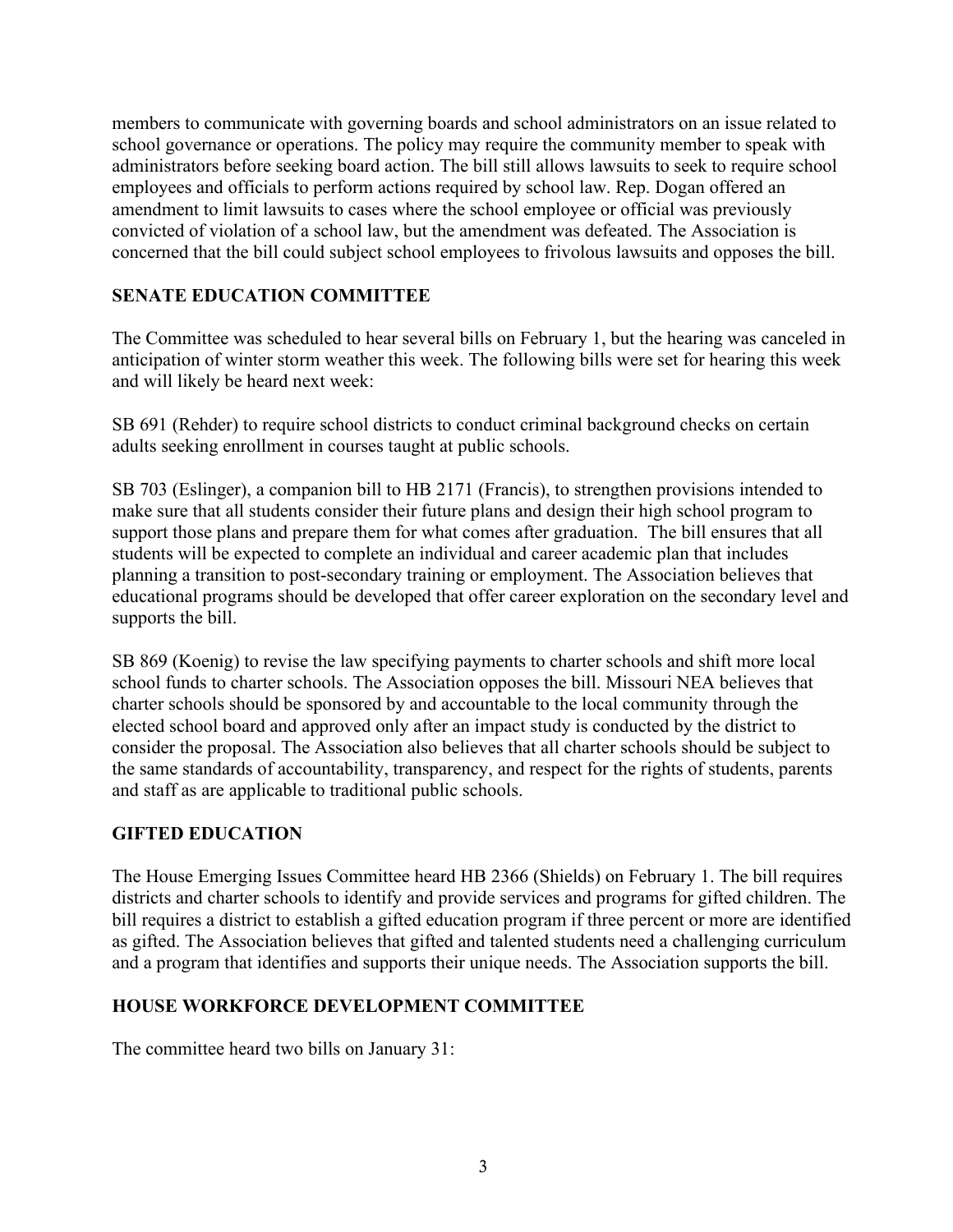HB 2171 (Francis) to strengthen provisions intended to make sure that all students consider their future plans and design their high school program to support those plans and prepare them for what comes after graduation. The bill ensures that all students will be expected to complete an individual and career academic plan that includes planning a transition to post-secondary training or employment. The Association believes that educational programs should be developed that offer career exploration on the secondary level and supports the bill.

HB 2202 (Fitzwater) to require district high schools and charter high schools to offer computer science courses or imbedded instruction. The bill allows high schools the option to comply by informing students and parents of virtual course offerings in computer science.

The committee also voted to approve HB 2325 (Patterson). The bill would establish the "Workforce Diploma Program" that would create a new adult high school and industry credential program through DESE.

### **HOUSE HIGHER EDUCATION COMMITTEE**

The committee voted to approve HB 1724 (Hudson) on January 31. The bill would regulate policies of public higher education institutions in recognizing student associations. The bill would prevent a public college from limiting recognition to belief-based student associations that require leaders to adhere to its beliefs, practice requirements or standards of conduct.

The Association believes that organizations are strengthened by offering memberships on a nondiscriminatory basis. The Association also believes social, institutional, and governmental actions and policies that engender discriminatory practices should be removed. For these reasons, the Association opposes the bill.

#### **HOUSE GENERAL LAWS COMMITTEE**

The committee heard several bills on January 31, including:

HB 1856 (Baker) to create a policy that would allow students to receive credit for participation in out-of-classroom learning experiences as approved by the State Board of Education, a school board, or a charter school. The Association expressed concerns that the wording of the bill is not clear regarding the process by which extended learning opportunities are approved by various entities and whether the amount of course and graduation credit will reflect the proportion of a required course that is demonstrated by the student.

HB 2369 (Hurlbert) would prohibit public school membership in any statewide activities association that prohibits home school students from participating in any event or activity offered by the school district in which the student resides. The Association believes that educators through their member schools should continue to establish the policies and procedures that govern the activities of the thousands of Missouri students who participate in high school activities. The Association opposes the bill.